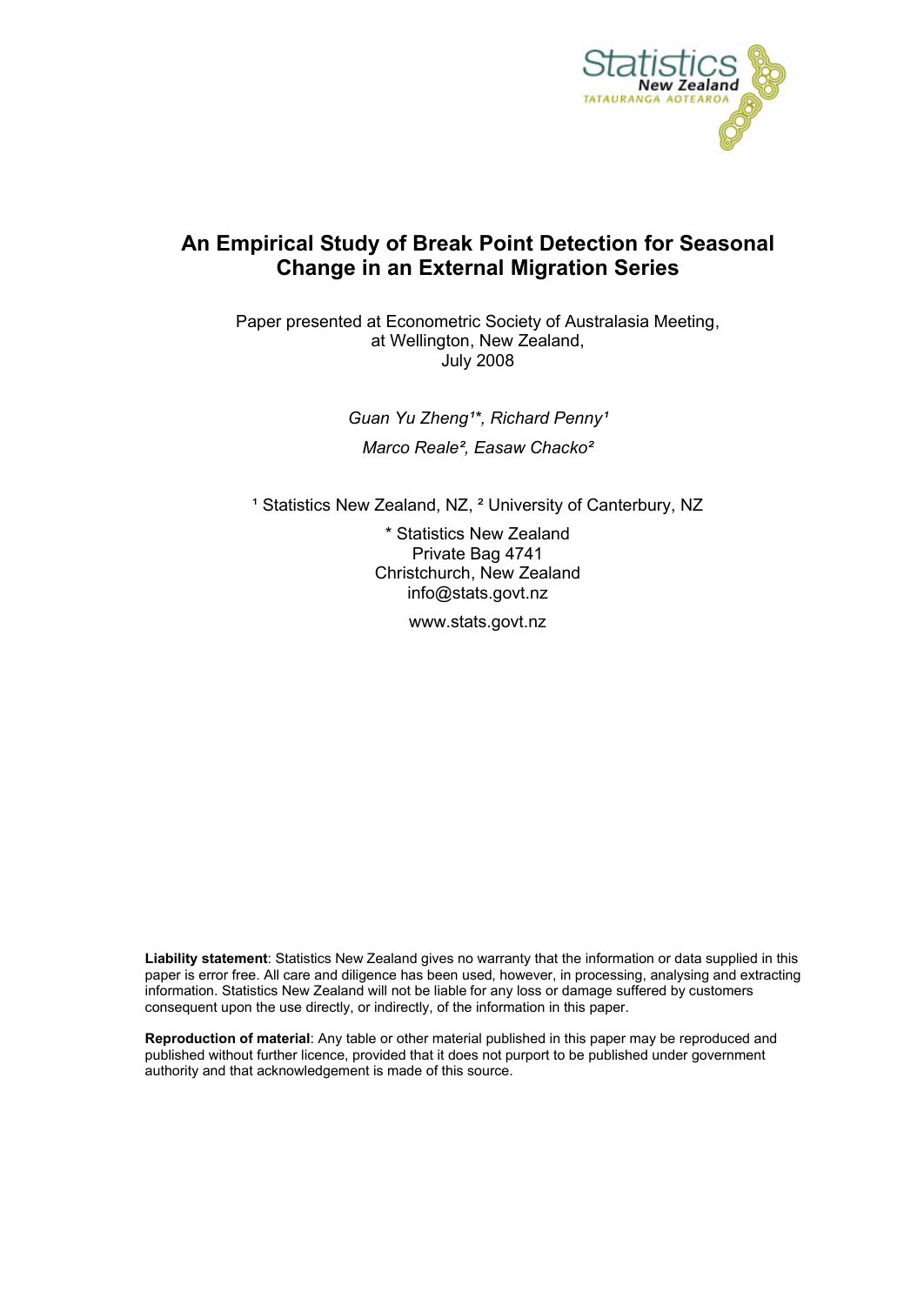# **Abstract**

Statistics New Zealand is interested in detection of structural breaks in its time series as these may indicate major changes in the data generating process which could affect the consistency of its outputs over time. As part of its time series outputs Statistics New Zealand produces the original time series but also often produces a seasonally adjusted series and trend estimate from the original series. To produce these outputs Statistics New Zealand uses the U.S. Bureau of the Census product *X-12-ARIMA* (X-12) to decompose the original series into a set of unobserved components; trend-cycle, seasonal, and irregular. Each individual component also provides useful information for the interpretation in the behaviour of the series so it is important that each component is estimated correctly.

There is a large literature on the identification of breaks in trends or levels. However a component of major interest to Statistics New Zealand is the seasonal pattern, so Statistics New Zealand needs to ensure that structural breaks in the seasonal component are identified properly and efficiently. For example, the school term changed to a four term year from three term year in 1996, thus altering the dates of school holidays. This could be reflected as an abrupt change in the seasonal pattern of the travel behaviour of New Zealand residents holidaying overseas. At present, Statistics New Zealand identifies these breaks by visual inspection of the individual monthly or quarterly SI charts.

We have investigated the use of two methods to identify the structural breaks, that of Bai and Perron (BP), and Atheoretical Regression Trees (ART). BP produces optimal solutions but at the cost of lengthy computation for long series and is also conservative in its identification of a break. ART uses regression trees which involves a nonparametric method for fitting piece-wise constant functions to a time series. ART, in contrast to BP, tends to overidentify the number of possible breaks. For Statistics New Zealand this is less of an issue, as not identifying a break is more an issue than identifying spurious breaks.

In our work we applied BP and ART to the SI series for each month produced by X-12 from the NZ short-term departures series. The SI series consists of a combination of the seasonal and irregular components for that particular month. We have found that BP and ART produce broadly similar results. Both methods identified a break in the August SI series in 1996 that could reflect the change of school holidays. They also showed range of possible breaks in the other months. We have found that the minimum allowed length of the segment between breaks is crucial to where breaks are identified. Statistics New Zealand would prefer to find a break in the seasonal pattern within 3 years of its occurrence, so we compared the results specifying minimum segment lengths of 3 and 10 and find that the results are similar.

**Key words:** Official statistics; Seasonal adjustment; X-12-ARIMA; Structural break; Seasonality; Non-parametric; Parametric; Regression tree; Bai and Perron.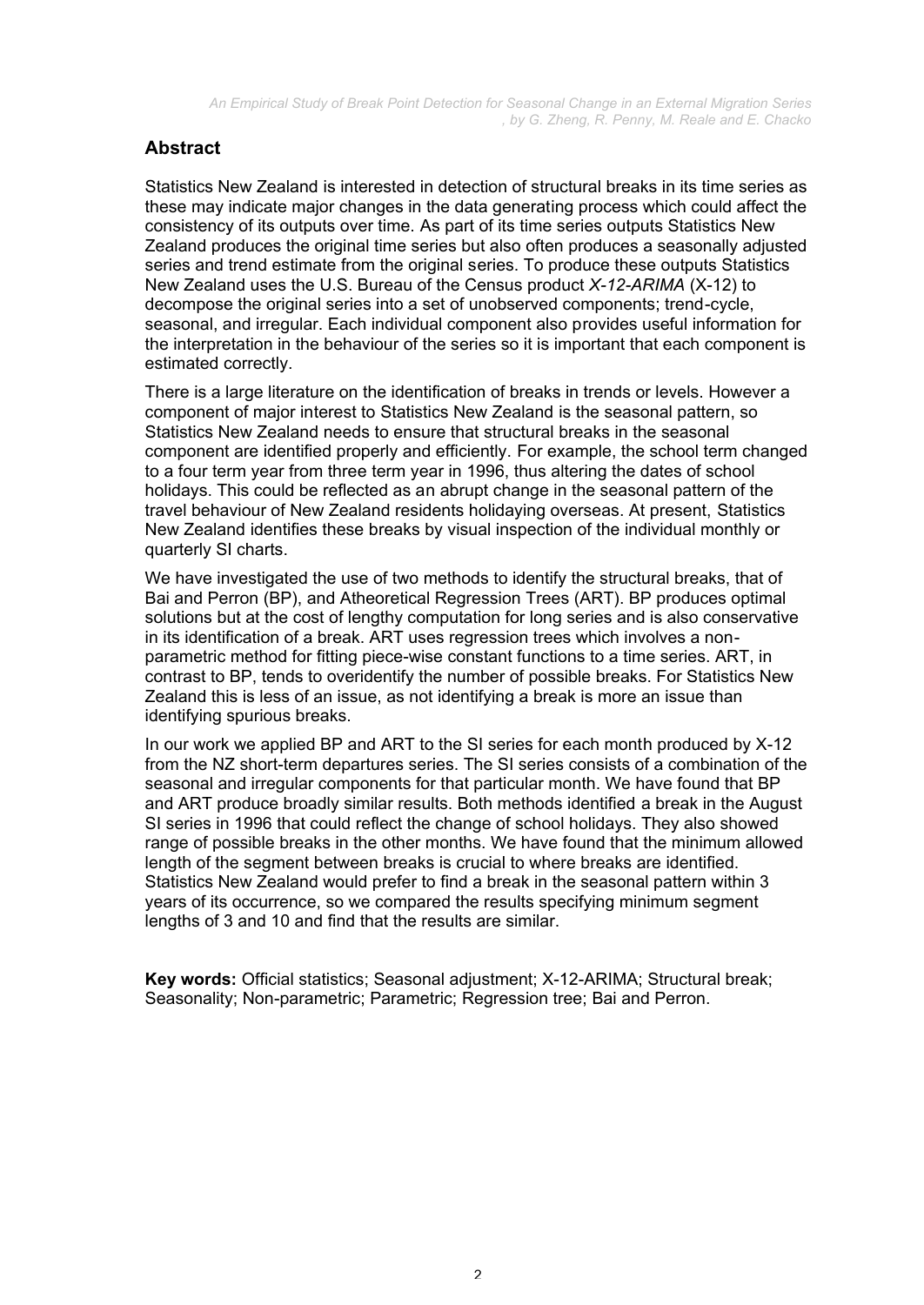# **1. Introduction**

Statistics New Zealand is interested in detection of structural breaks in its time series as these may indicate major changes in the data generating process. This could be caused by many factors, such as major changes in the business or social environment, or changes in the legal and administrative systems that produce the data. Any structural break could affect the consistency of Statistics New Zealand's time series. If the structural breaks can be identified soon after they occur some recognition of their effects can be made in Statistics New Zealand outputs.

As part of its time series outputs Statistics New Zealand provides the original time series but often a seasonally adjusted series and trend estimate from the original series. To produce these outputs Statistics New Zealand uses the U.S. Bureau of the Census product *X-12-ARIMA* (X-12) to decompose the original series into a set of unobserved components: trend-cycle; seasonal; and irregular. Each individual component also provides useful information for interpreting the behaviour of the series, so it is important that each component is estimated correctly.

There has been a large amount of research on the identification of breaks in trends or levels, and its application to a broad range of time series. However a component of major interest to Statistics New Zealand is the seasonal pattern, thus Statistics New Zealand needs to ensure that structural breaks in the seasonal component are identified properly and efficiently. If the seasonal pattern changes abruptly and this change is not modelled properly the seasonally adjusted series, produced by removing this incorrect model of the seasonal component from the actual series, will be misleading. Most likely the seasonally adjusted series will appear more volatile over the years immediately before and after the seasonal break. This is because the seasonal factors for the months affected by the break will not be well estimated over that period. While we have may have prior knowledge of a expected break in the seasonal pattern of the series, it is also necessary to identify unexpected break in the seasonal pattern. We will term these breaks in the seasonal pattern *seasonal breaks*.

In the next section we show why identification of seasonal breaks is important and outline the current visual examination method used by Statistics New Zealand for this purpose. The X-12 outputs from a series where we have strong prior evidence of a seasonal break are presented in section 3. The following sections outline the Bai and Perron and Atheoretical Regression Tree approaches to identifying breaks and provide empirical results using these to identify seasonal breaks. Section 6 reports on the application of Atheoretical Regression Trees to two simulated series with seasonal breaks. Our conclusions are given in the final section.

# **2. Structural breaks**

Detection of structural breaks is a topic of considerable interest in applied time series analysis. For time series models stationarity is a key assumption, which implies the mean, variance and trend do not evolve in time. However many time series in economics and finance do not hold to this assumption as the data generating process associated with the time series can change abruptly. That is, a structural break occurs. Hansen (2001) states that an undetected structural break can lead to three major problems in a time series analysis.

- 1. misinterpretation of time series model;
- 2. biased estimates;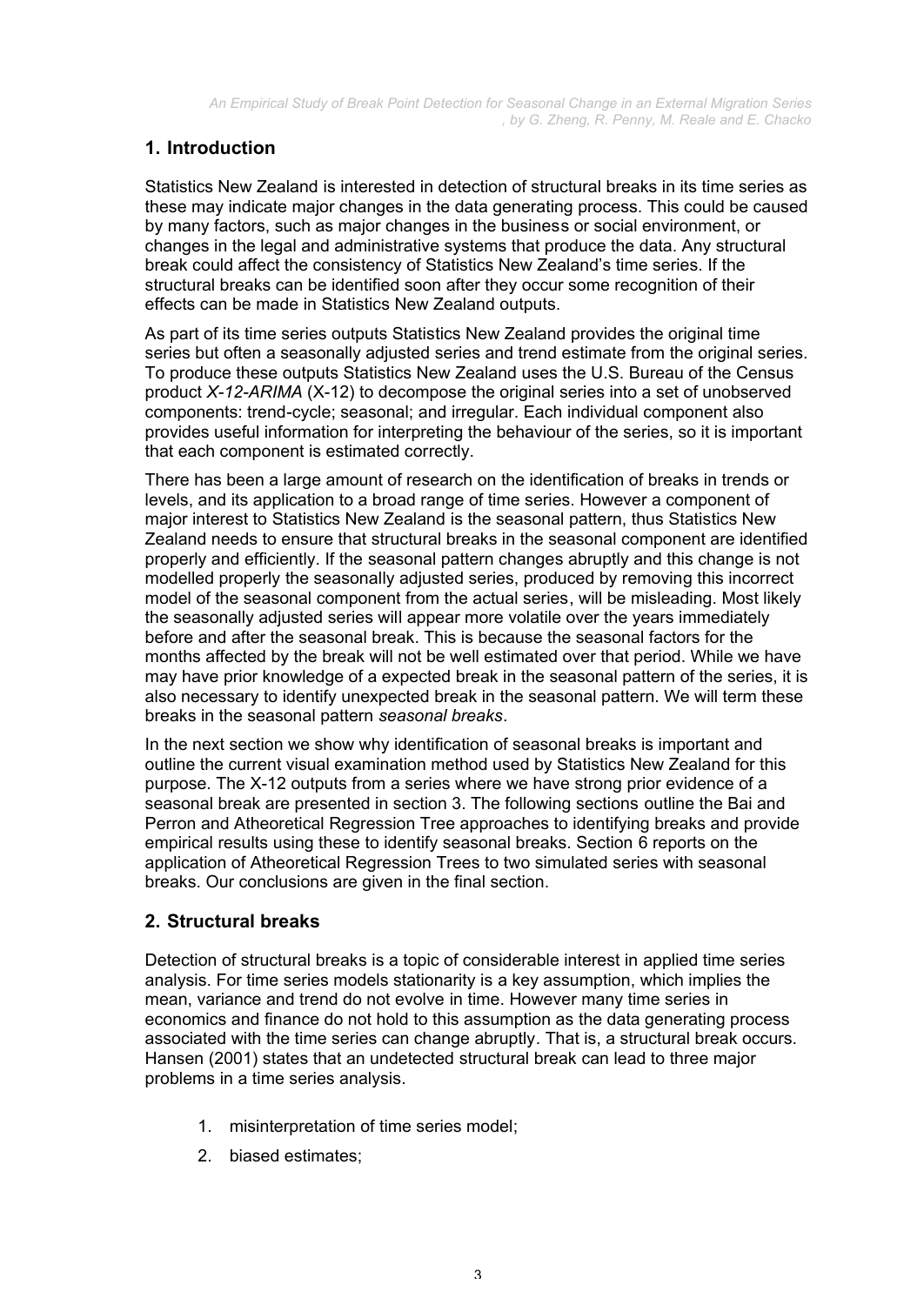## 3. less accurate forecasting.

Statistics New Zealand not only produces the time series as measured, but often provides a seasonal adjusted time series, and sometimes a trend series, to assist users in the interpretation and understanding of the behaviour of the measured series. To produce a seasonally adjusted series the seasonal cycle needs to be estimated. From this seasonal cycle the individual quarterly or monthly seasonal factors are taken, and then removed from the quarterly or monthly measured time series. This requires the seasonal cycle to be well estimated. However it is possible to have a structural break in this seasonal cycle. While there have been many investigations into structural breaks in levels or trends of time series, little work has been done on applying structural break methodology to the seasonal cycle.

To seasonally adjust time series Statistics New Zealand uses the U.S. Bureau of the Census product, *X-12 Variant of Census II Seasonal Adjustment Method,* more commonly referred to as X-12, to decompose the original time series into a set of unobserved components (Ladiray and Quenneville, 2001). An integral part of X-12 is its use of Henderson moving averages to generate some of those components.

A Henderson filter is derived by minimising the sum of squares of the third difference of the moving average series. It is equivalent to minimising the quantity  $H = \sum (\nabla^3 \mathsf{q}_i)^2$  ,

where  $∇$  is the first difference operator, and  ${q_i}$  are the weights or coefficients of the moving average (Henderson 1916, Doherty 2001). The advantage to using Henderson filters is that they provide a smoother output than standard moving average (eg 2 x 12 moving average) and eliminate irregular variations

While X-12 can estimate a range of components, for our exposition we will assume that X-12 decomposes the original time series into 3 unobserved components, the trendcycle (C), seasonal (S) and irregular (I) components. We also assume that the series is measured monthly. Most work has been on structural breaks in the trends rather than in the seasonal pattern. It should be noted that a seasonal break may not affect the overall level of the series. Instead the annual pattern has suddenly and permanently been altered, thus it may not appear as a structural break in the trend.

X-12 initially estimates the trend and then removes this from the original series. This creates a SI component (ie combination of seasonal and irregular components), from which the individual monthly seasonal factors are estimated. Over a complete annual cycle these factors average to approximately 0. If a break is present in a particular SI series for a particular month, the estimates of the seasonal factors for that month will be distorted before and after the break. The three unobserved components must combine to the values of the original series, so an incorrect estimation of the seasonal component will affect the estimation of at least one of the other components, usually the irregular component. As the SI series for any month are estimates of the seasonal factors for that month for a particular year, the seasonal factors, and thus the seasonally adjusted series, for two to three years before and after the seasonal break will appear more volatile. At present Statistics New Zealand identifies seasonal breaks by visual inspection of the SI plots (figure 3).

# **3. New Zealand resident short-term departures**

When any person arrives or departs from New Zealand they are required to fill in an arrival or departure card. Total arrivals and departures are categorised into three subseries.

1. overseas visitors to New Zealand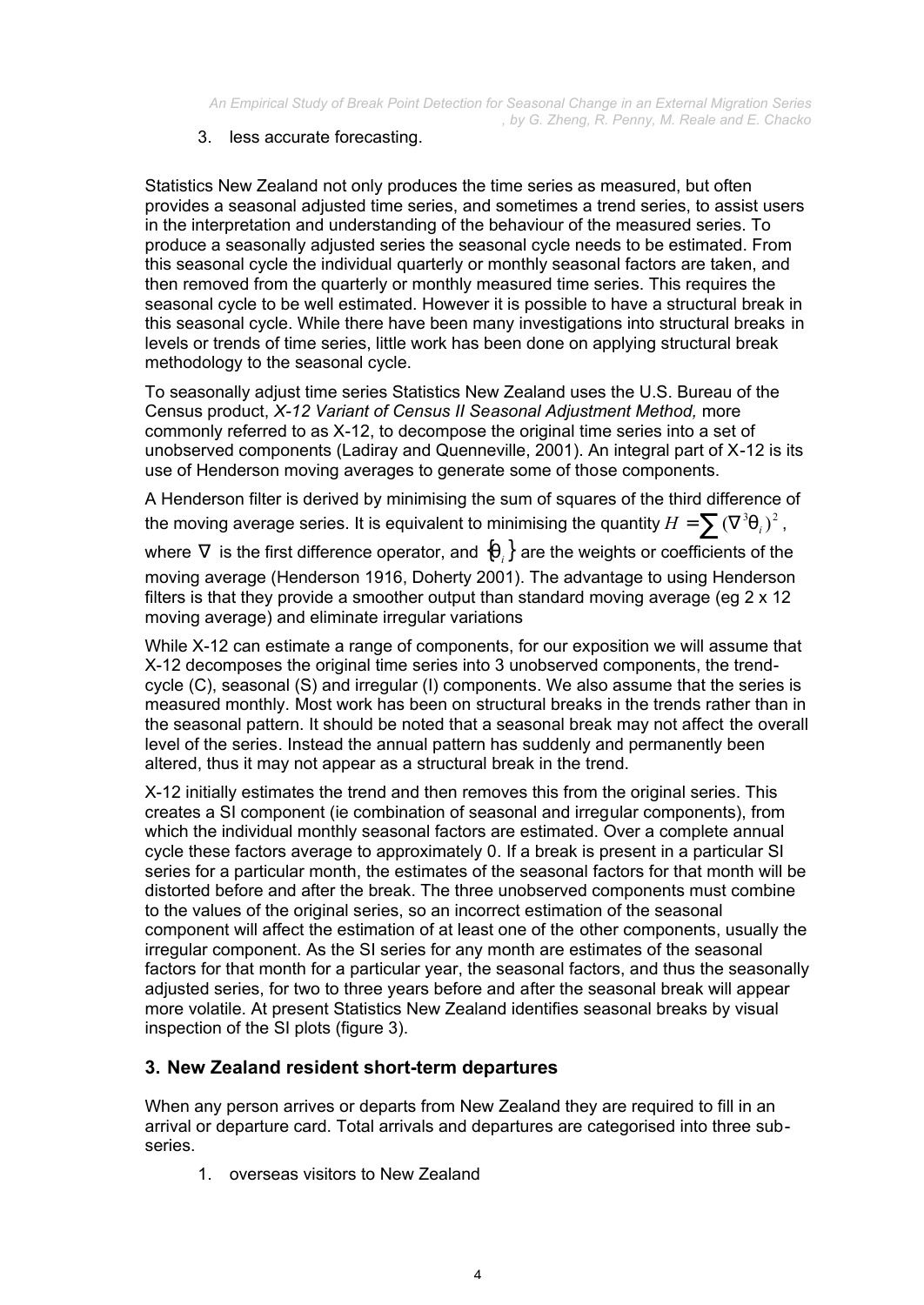- 2. permanent migration, based on an expected absence from New Zealand of more than 12 months, or staying in New Zealand for more than 12 months
- 3. New Zealand residents absent short-term from New Zealand, that is, an expected absence of less than 12 months.

The overseas visitor arrivals series was examined by Haywood and Randal (2005), who investigate possible breaks caused by 9/11, but we focus on New Zealand residents' short-term departures (STD). This series will be affected by a range of events and changed circumstances, but generally the effects of these changes are incremental and will not seriously affect Statistics New Zealand's outputs.

While there are many reasons why New Zealand residents travel overseas, it is expected that a major driver of the STD series arises from families holidaying overseas. This leads to an obvious hypothesis that the travel patterns of New Zealand families are heavily influenced by the timing of school holidays. Before 1996, New Zealand had a three-term school year, so school holidays occurred in December–January, May and August–September. In 1996 a four-term school year was introduced, thus holidays are now December–January, March–April, June–July and September–October. It is therefore of interest to compare the seasonal pattern of the STD series before and after 1996.

As noted above, if the seasonal pattern changes abruptly and this is not modelled properly the seasonally adjusted series produced by deseasonalising the actual series using this incorrect seasonal model will be misleading. The seasonally adjusted series will most likely appear more volatile over the years immediately before and after the seasonal breaks as the seasonal factors for the months affected by the break will not be well estimated over that period. For the STD series this can be seen in the increased volatility of the seasonally adjusted series (trend  $\times$  irregular) in figure 1. The volatility of adjusted series has become greater in the years around 1996, the year the timing of the school holidays changed.

To deal with this abrupt change in the seasonal pattern Statistics New Zealand splits the series at 1996 and adjusts the two resulting sub-series separately, thus producing a different seasonally adjusted series to that plotted in figure 1.

We have used X-12 to decompose 27 years of monthly STD data, from January 1980 to December 2006, into the three unobserved components and the outputs are shown in figure 2. Again this does not correspond to the decomposition as published by Statistics New Zealand as we have not split the series. The plot shows an increasing trend with potential structural changes and an evolving seasonal pattern. Clearly the amplitude and shape of the seasonal pattern has changed over time, and X-12 has modelled a slowly evolving seasonal pattern. The irregular component is weakly-stationary and homogenous, although some potential outliers appear in the series.

At present, Statistics New Zealand detects seasonal breaks by visually inspecting the SI plots (figure 3). There is an SI plot for each month, and the plot consists of the SI series, the combined seasonal and irregular components, and the seasonal factor estimated by applying a moving average to the SI series. A break in the August factor at 1996 is clearly apparent, but the expected mirror shift in either June, July or September from the change in school holiday dates is not obvious. This could be because the seasonal break is smaller than expected or the change in the seasonal pattern is more complex than initially hypothesised. This demonstrates that the current process is subjective and may be inconsistent, as the identification of a seasonal break depends on the particular analysts' background and knowledge.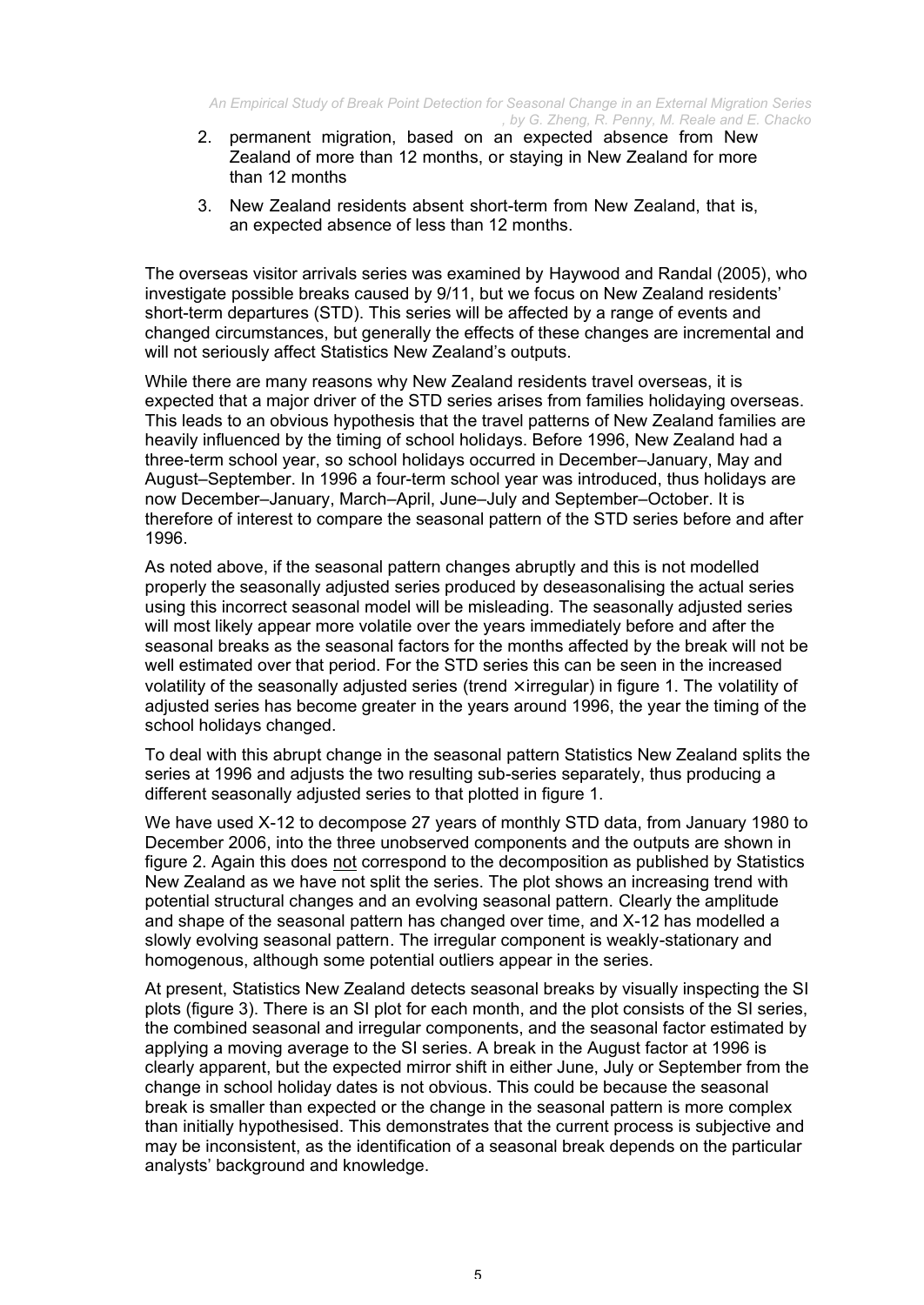



**Figure 2: X-12 Decomposition. Top graph is actual(black) and seasonally adjusted series(red). Middle graph is seasonal component. Bottom graph is the irregular component. Grey dashed line indicates January 1996. These series differ from those used and published by Statistics New Zealand.**

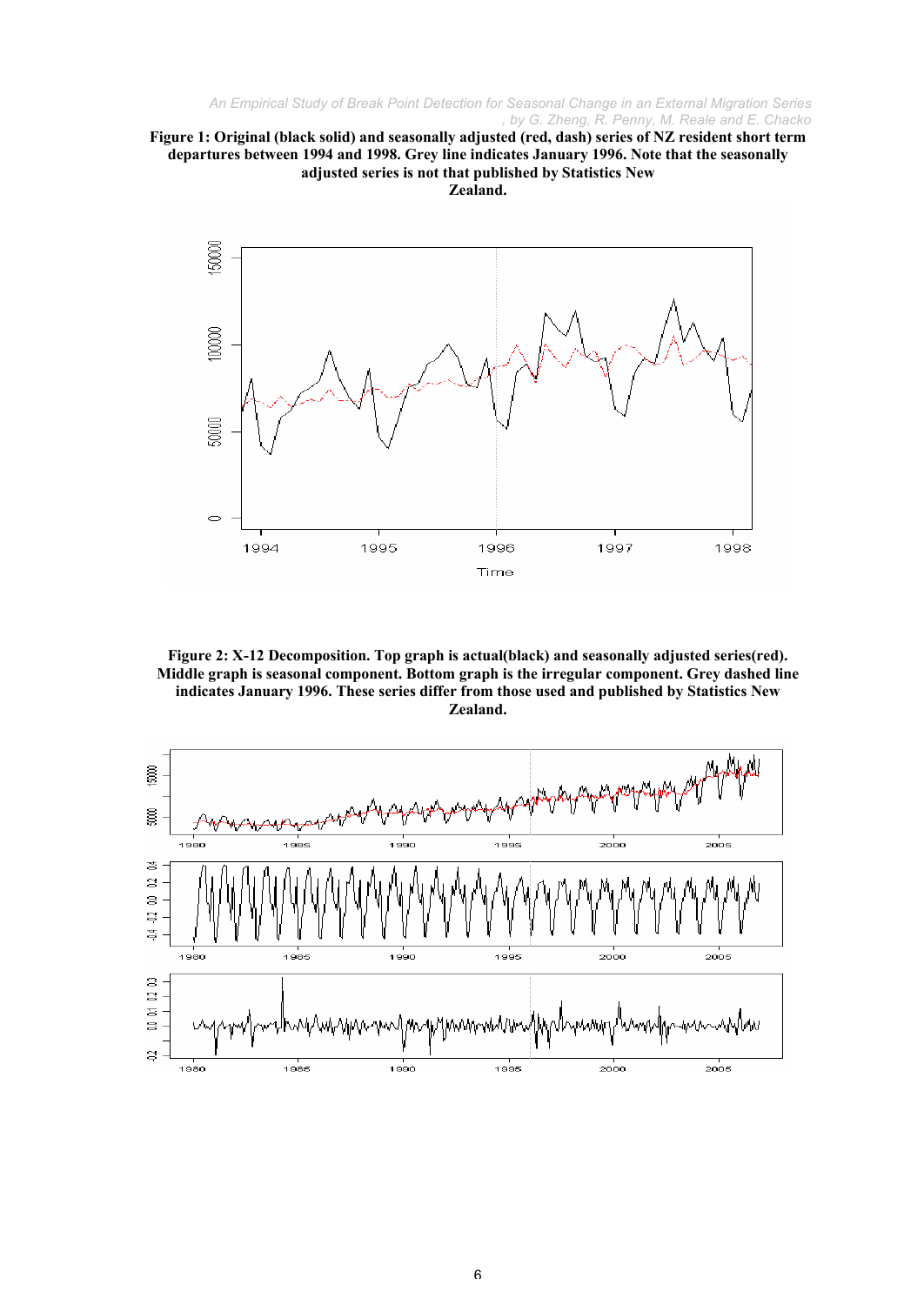



## **4. Structural break methodology**

Given the possible problems with visual identification of seasonal breaks we now introduce two methods for identifying structural breaks, that of Bai and Perron (1998, 2003) and Atheoretical Regression Trees (Cappelli and Reale, 2005).

Bai and Perron's method (BP) uses dynamic programming and Fisher's exact optimisation for fitting a regression model with structural breaks. Each serial point is allocated into mutually exclusive and exhaustive sub-series which maximise the sum of squared errors between groups and minimise the sum of squared errors within groups. This guarantees that the differences between adjacent sub-series are maximally distinguished. This methodology has these advantages: it is a global minimiser of the sum of squared errors given a known number of breaks, and it is a parametric procedure that provides statistical inferences for the parameters (eg date of breaks). However it is computationally intensive, an issue when series are long (eg > 1,000 points), and tends to underestimate the number of structural breaks in the time series.

An alternate method for detecting structural breaks is Atheoretical Regression Trees (ART) (Cappeli and Reale, 2005). It is a non-parametric approach, and produces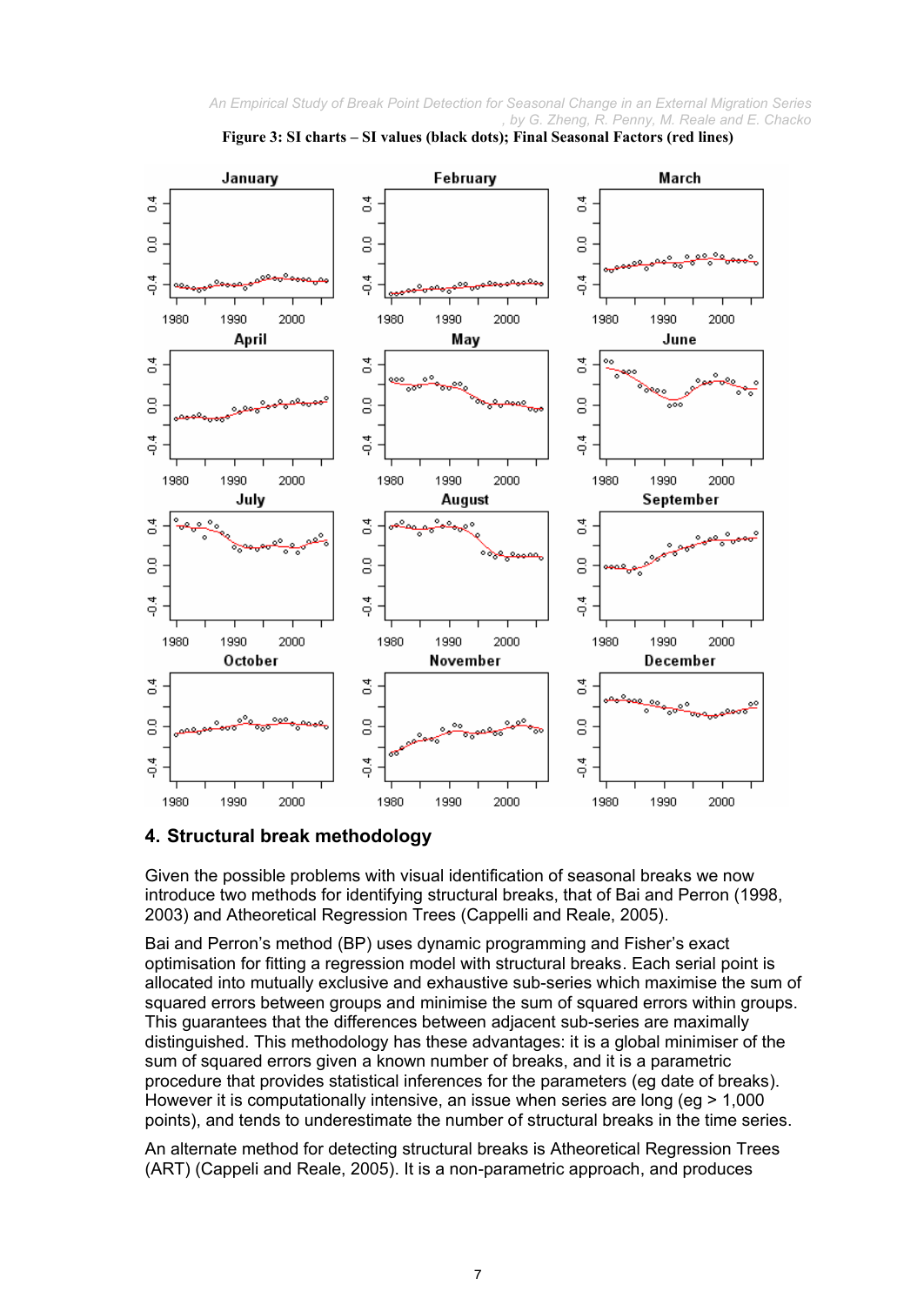hierarchical tree structures with break dates. It makes use of a recursive binary division algorithm using Fishers' contiguous partitions method (1958) combined with a Least Square Regression Tree splitting criterion (Breiman et al, 1984). Under this approach, series are separated as far as possible until they reach the minimum size of subseries/regime and no improvement on the splitting criterion. Usually ART will generate a maximal tree which is considered to be overfitted and is pruned by information criterion, like AIC and BIC. ART is computationally inexpensive and it is easy to interpret its outputs as it is non-parametric and allows inspection of the overall results as tree diagrams. However the splitting process does not guarantee to be optimal, and it tends to overestimate the number of breaks, especially for short series.

We estimate the seasonal factors of the 12 separate monthly SI series derived by X-12 from the STD series (figure 3) by fitting a structural break model to each of the SI series. We use the functions 'strucchange' (Zeileis et al, 2008) and 'tree' (Ripley, 2007) available in R to apply BP and ART respectively to the 12 STD SI series.

## **5. Results**

As we are initially interested in whether BP and ART can identify the break in August 1996 we set the minimum regime length, the minimum length of the time series between breaks, as 10 years. We also asked BP and ART to identify the most likely single break point in the SI series for each of the 12 months (table 1).

| Table 1: Date of structural Break identified by ART and BP. Minimum regime length 10. |  |  |
|---------------------------------------------------------------------------------------|--|--|
|                                                                                       |  |  |
|                                                                                       |  |  |

| <b>Month</b>     | ART    | ВP   | BP 95% confidence<br>interval |
|------------------|--------|------|-------------------------------|
| January          | 1993.5 | 1994 | [1993, 1996]                  |
| February         | 1990.5 | 1991 | [1990, 1993]                  |
| March            | 1993.5 | 1994 | [1991, 1999]                  |
| <b>April</b>     | 1989.5 | 1990 | [1988, 1991]                  |
| May              | 1993.5 | 1994 | [1993, 1995]                  |
| June             | 1989.5 | 1990 | [1983, 2000]                  |
| July             | 1989.5 | 1990 | [1989, 1992]                  |
| <b>August</b>    | 1995.5 | 1996 | [1995, 1997]                  |
| <b>September</b> | 1990.5 | 1991 | [1990, 1992]                  |
| October          | 1990.5 | 1991 | [1987, 1994]                  |
| <b>November</b>  | 1989.5 | 1990 | [1988, 1994]                  |
| <b>December</b>  | 1989.5 | 1990 | [1987, 1992]                  |

Examination of table 1 shows that BP and ART produce very similar results in terms of identifying the year of a break in the SI series for all months. Both identify the break in 1996 for August; however they also show that the most likely break in the June, July or September factors is around 1990. This was unexpected, because if the effect of the change in school holidays is to shift the August holiday travel earlier to June–July school holiday or later to September this is not reflected in the overall seasonal break pattern identified by BP and ART. It is clear that there was an abrupt change in the August factor after 1995, so Statistics New Zealand is correct in splitting the series for seasonal adjustment, but the expected seasonal break model is not supported by our results. Of interest is the large number of months that have a break in 1989-90. This may be a random construct of the data as we have asked BP and ART to identify at *least* one break point and for each monthly series the size of the seasonal break will vary and may be, for any particular month, small. This possibility is further supported by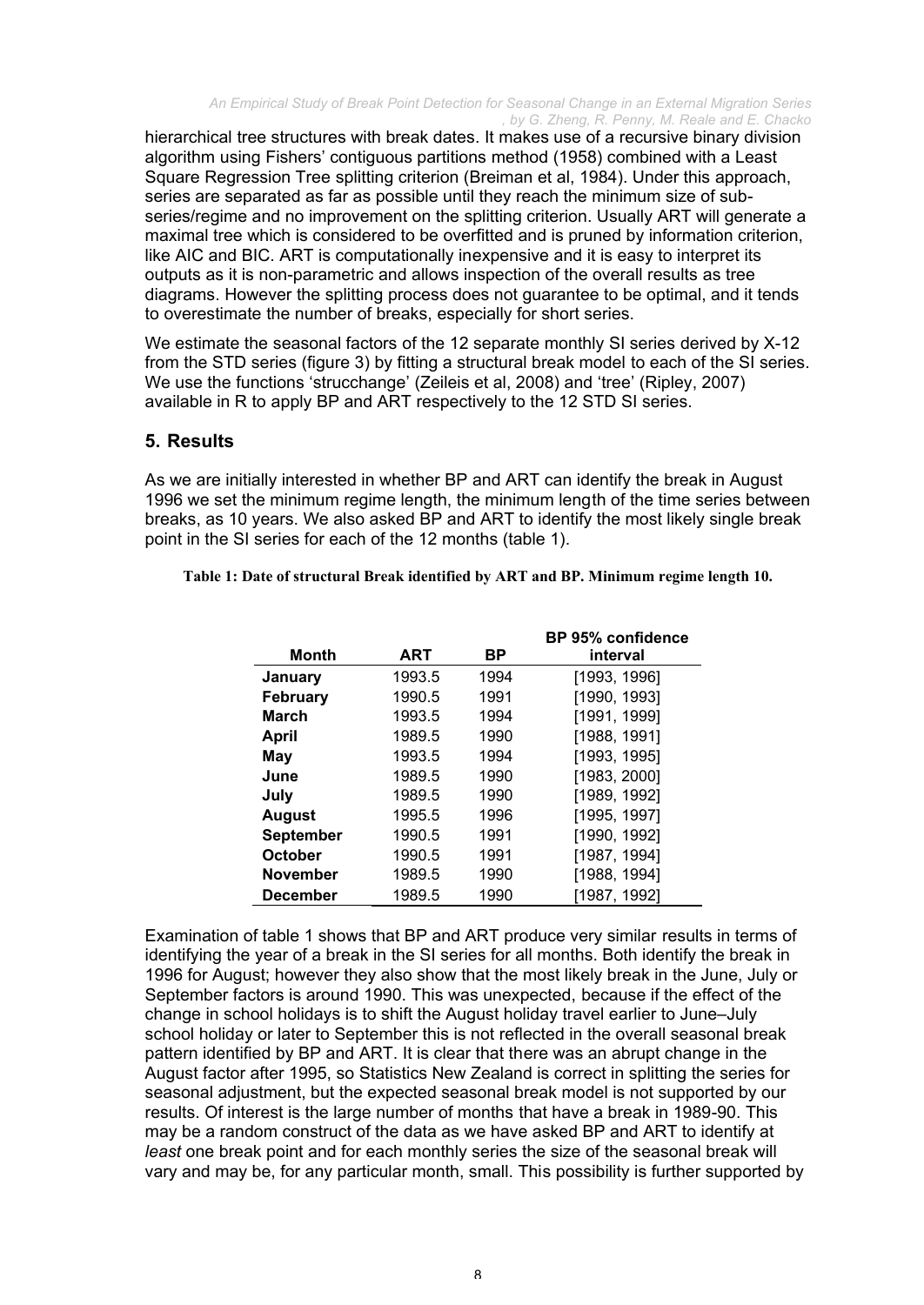inspection of figure 3, as this shows the flatter, and thus more stable an SI series, the wider the confidence interval given by BP.

However it is important to remember that the individual monthly seasonal factors estimated from the SI series lead to an annual seasonal pattern. This seasonal pattern should, over any 12-month cycle, have the 12 monthly seasonal factors average approximately to 0, as most seasonal models assume seasonal patterns change slowly over time. A rapid change in the seasonal pattern could result from a set of small seasonal breaks in a number of months, which may be difficult to recognise by independently examining each month.

As Statistics New Zealand would like to identify a seasonal break as soon as possible after it occurs, a minimum regime length of 10 implies that the seasonal break would not be identified until 10 years have elapsed. We now repeat the work done above, but instead specify a minimum regime length of 3 years (table 2).

|                  |        |      | <b>BP 95% confidence</b> |
|------------------|--------|------|--------------------------|
| <b>Month</b>     | ART    | ВP   | interval                 |
| January          | 1993.5 | 1994 | [1993, 1996]             |
| <b>February</b>  | 1990.5 | 1991 | [1990, 1993]             |
| <b>March</b>     | 1988.5 | 1989 | [1985, 1991]             |
| <b>April</b>     | 1989.5 | 1990 | [1987, 1991]             |
| May              | 1993.5 | 1994 | [1993, 1995]             |
| June             | 1985.5 | 1986 | [1984, 1987]             |
| July             | 1989.5 | 1990 | [1989, 1992]             |
| <b>August</b>    | 1995.5 | 1996 | [1995, 1997]             |
| <b>September</b> | 1990.5 | 1991 | [1990, 1992]             |
| <b>October</b>   | 1986.5 | 1987 | [1984, 1988]             |
| <b>November</b>  | 1989.5 | 1990 | [1987, 1992]             |
| <b>December</b>  | 1989.5 | 1990 | [1987, 1992]             |

**Table 2 Date of structural Break identified by ART and BP. Minimum regime length 3.**

 $\frac{1}{2}$   $\frac{1}{2}$   $\frac{1}{2}$   $\frac{1}{2}$   $\frac{1}{2}$   $\frac{1}{2}$   $\frac{1}{2}$   $\frac{1}{2}$   $\frac{1}{2}$   $\frac{1}{2}$   $\frac{1}{2}$   $\frac{1}{2}$   $\frac{1}{2}$   $\frac{1}{2}$   $\frac{1}{2}$   $\frac{1}{2}$   $\frac{1}{2}$   $\frac{1}{2}$   $\frac{1}{2}$   $\frac{1}{2}$   $\frac{1}{2}$   $\frac{1}{2}$ 

Overall the results using a regime length of 3 (table 2) are broadly similar to those using a minimum regime length of 10 (table 1). The most likely seasonal break identified by BP and ART changes only for March, June and October. A minimum regime length of 3, rather than 10, provides a much larger range of possible years for a break point to occur, since the first and last seven years of the SI series can now be tested for break points. The similarity of the results using the two different minimum regime length gives us some confidence having a minimum regime length of 3 will not significantly increase the number of spurious seasonal breaks.

We are not confident at this stage that BP and ART can replace inspection of the SI plots to identify seasonal breaks, but feel it is useful to combine the approaches. This is done by overlaying the seasonal break points and regime levels on the SI plots (figure 4). This could lead to more consistency and better interpretation of those plots as this addition information provides input into when a seasonal break may have occurred along with an indication of its significance. It also provides input into the scale of the break across the various months, which is important when trying to define a possible structural change in the seasonal pattern involving a large number of months.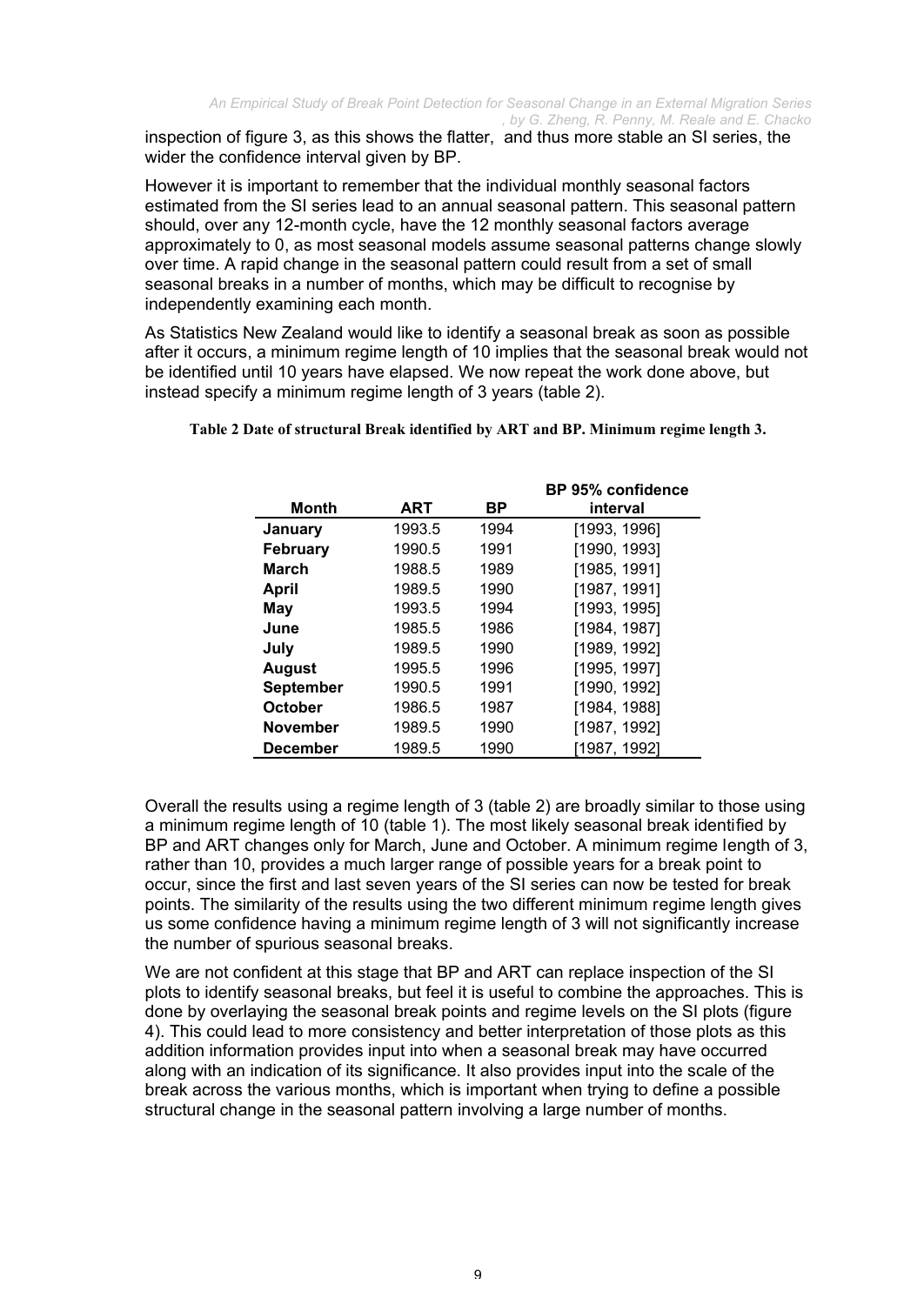



## **6. Monte Carlo simulations**

As the seasonal break pattern we expected from the change in the timing of school holidays does not seem to occur we have done some preliminary investigations using synthetic time series with 2 modelled seasonal breaks. For each seasonal break 500 series are generated from the model which consists of a mean trend of zero, a seasonal pattern that is a sine function and Normally distributed noise (eg white noise)

$$
y_t = s_t + e_t = 10 * Sin(\frac{p}{6}t) + e_t,
$$

Based on expected types of seasonal breaks we modelled 2 types of seasonal breaks.

1. A general shift of one month in the monthly pattern. This resembles a seasonal change that occurred some 20 years ago when the central government financial year changed from a March year to a June year. We term this a 'seasonal pattern shift'.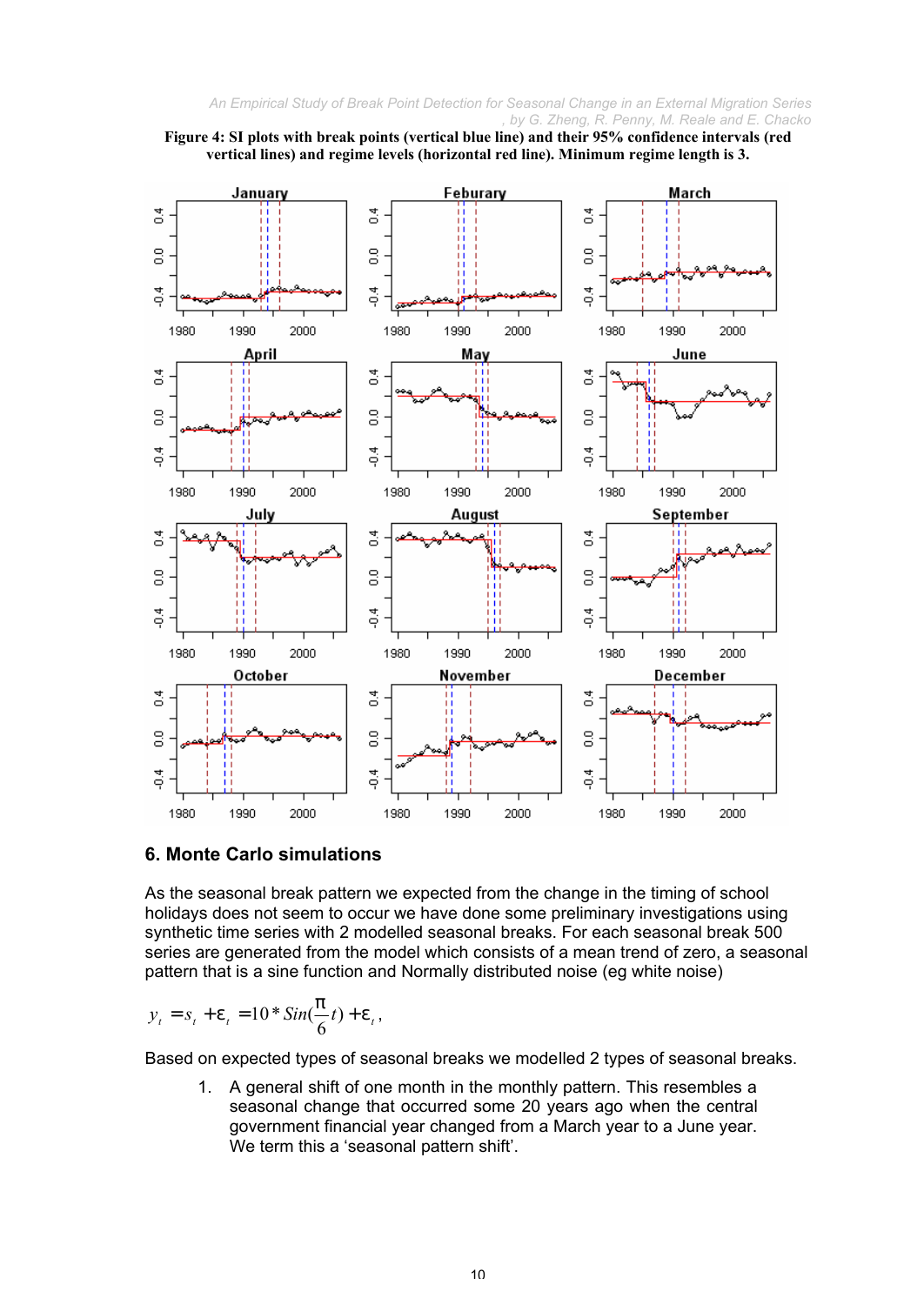2. A seasonal break as expected for STD. That is, two seasonal factors swapped after the seasonal break point. We term this a 'seasonal factor exchange'.

The length of each simulated series is 240 points (ie a monthly series of 20 years). In each set of simulations we had the seasonal break occurring either in the fifth, tenth or fifteenth cycle for each of 500 replications. For simplicity we modelled one seasonal break. We have passed the series through X-12 to produce the 12 SI series. The minimum regime length is 3, and we used ART to identify the most likely seasonal break.

## **Seasonal pattern shift**

In a seasonal pattern shift we move the sine function to the right by one month at the break point. In our model before the seasonal break the peak is in April and in May afterwards, but the shape of the seasonal pattern remains the same (figure 5). Detecting a seasonal break in a particular seasonal factor will depend on the change in the factor before the break compared to its value after the break. The greater the change in the value of the seasonal factor the greater the likelihood of its detection. Examining figure 5 and looking at the vertical separation of the points (ie the change in value of the seasonal factors) before and after the shift one would expect seasonal breaks to be more readily identified for those months not near the peak or trough. The results in table 3 support this: the months at the peaks and troughs (April and May, October and November respectively) are not identified as breaks by ART, while for the other months ART does identify a seasonal break. This shows that different types of seasonal pattern shifts, in terms of when the shift occurs in the seasonal cycle along with the number of months the pattern is shifted, will produce different patterns of seasonal breaks for individual months.

|           | Break in the    |                 | Break in the         |                  | Break in the<br>15th cycle $(\%)$ |                  |
|-----------|-----------------|-----------------|----------------------|------------------|-----------------------------------|------------------|
|           | 5th cycle (%)   |                 | 10th cycle $(\%)$    |                  |                                   |                  |
| Month     | 5 <sup>th</sup> | 6 <sup>th</sup> | $10^{\overline{th}}$ | 11 <sup>th</sup> | 15 <sup>th</sup>                  | 16 <sup>th</sup> |
| January   | 8.4             | 75.2            | 8.0                  | 76.4             | 8.6                               | 76.4             |
| February  | 10.0            | 75.6            | 9.2                  | 75.0             | 7.8                               | 75.8             |
| March     | 13.6            | 52.2            | 12.6                 | 57.2             | 11.2                              | 57.8             |
| April     | 12.2            | 16.4            | 9.0                  | 14.2             | 9.0                               | 19.8             |
| May       | 16.4            | 8.0             | 16.0                 | 10.8             | 16.0                              | 9.0              |
| June      | 55.4            | 11.6            | 59.4                 | 10.2             | 56.0                              | 10.8             |
| July      | 73.2            | 10.6            | 72.0                 | 8.8              | 78.8                              | 8.0              |
| August    | 70.0            | 9.8             | 74.2                 | 10.0             | 75.2                              | 9.0              |
| September | 60.0            | 9.0             | 50.6                 | 13.2             | 54.2                              | 13.2             |
| October   | 16.4            | 11.2            | 16.2                 | 8.8              | 14.0                              | 10.0             |
| November  | 14.8            | 8.2             | 17.6                 | 8.8              | 16.0                              | 10.6             |
| December  | 54.4            | 9.6             | 55.8                 | 13.4             | 57.0                              | 9.0              |

#### **Table 3: Seasonal Pattern Shift – Percentage of breaks identified by ART in a cycle**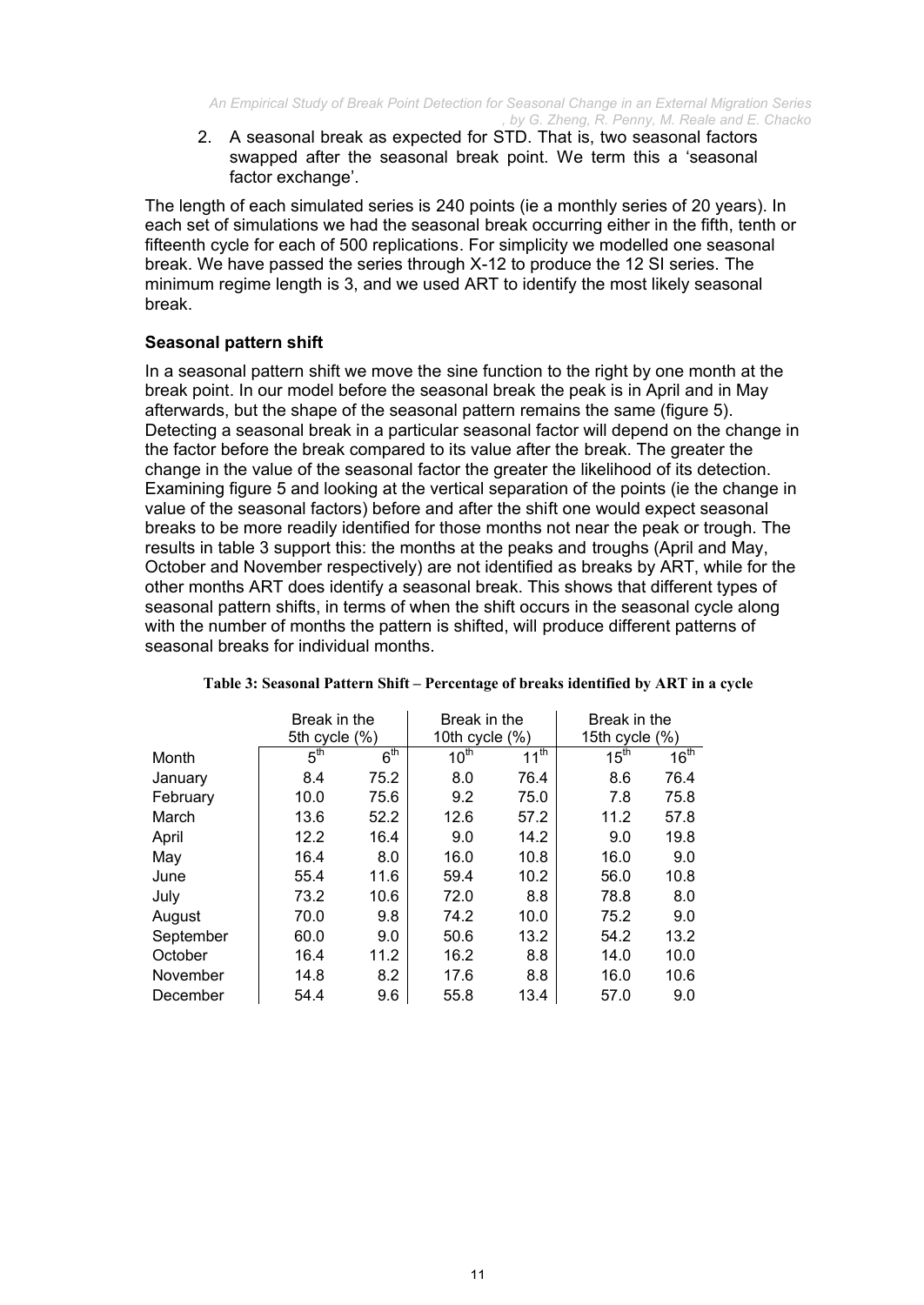



# **6.2 Seasonal Factor Exchange**

In this seasonal break model we have swapped the March and April factors (figure 6). We can see from figure 6 that, as we have swapped the factors at the peak of the seasonal cycle, a seasonal break may be difficult to identify as the seasonal factors have not changed markedly. The results from applying ART (table 4) support this. However it is worth noting that ART has increased the probability of a break at the seasonal break point (ie March and April) compared to the probabilities for the other months. In any case it is clear, as for seasonal pattern shifts in the previous section, that where the structural break occurs in the seasonal cycle has a major effect on the identification of seasonal breaks in the individual SI series

This leads us to conclude that it is not the individual SI series alone that are relevant, but rather that the distribution of seasonal breaks in all the SI series needs to be considered. To sum up, it would be useful to have an understanding of possible abrupt changes in the seasonal cycle and how that change will affect the individual monthly seasonal factors. We believe ART with its tree structure for its outputs may be better suited than BP for this task. However a more work is required investigating a range of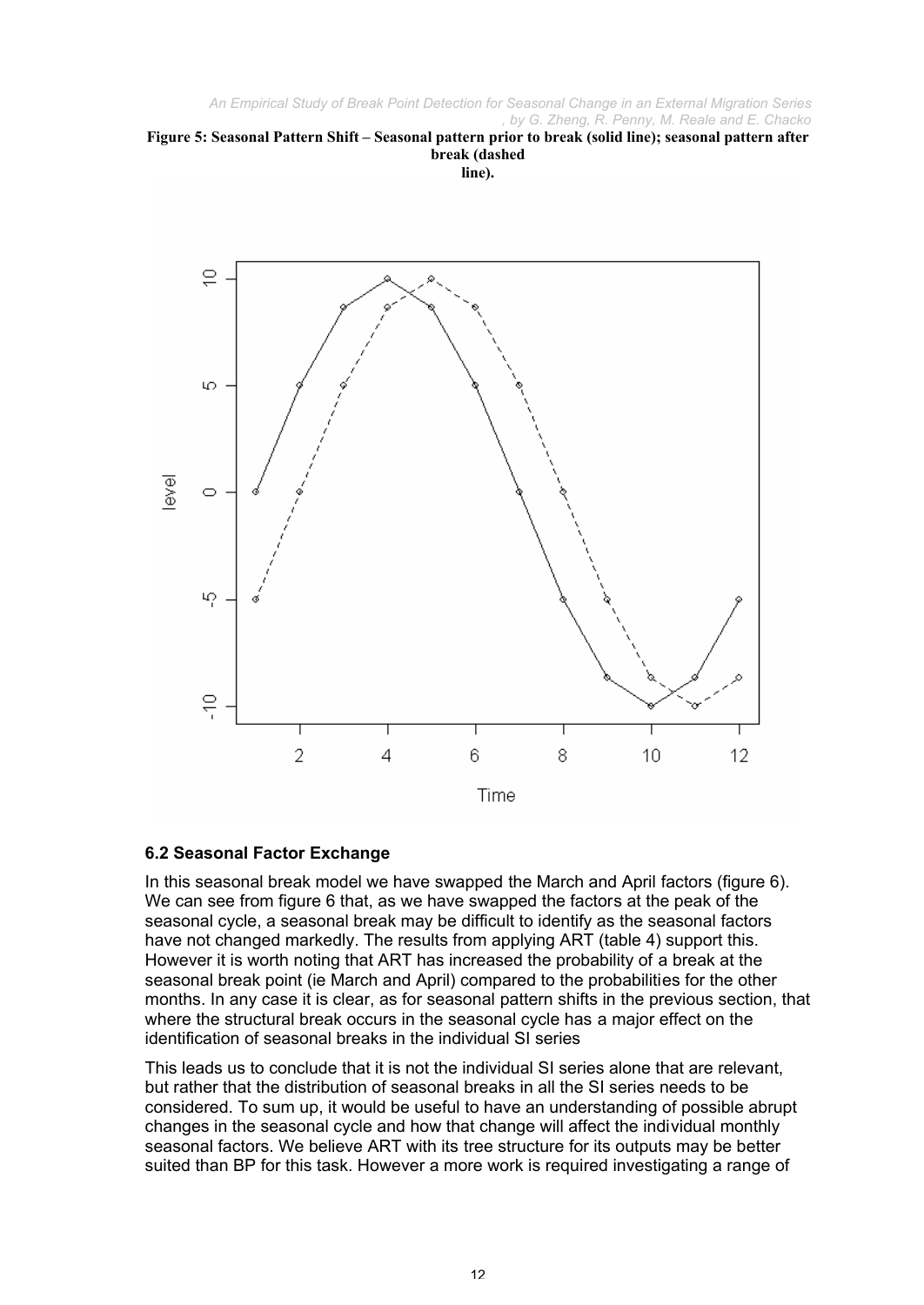possible changes seasonal patterns before it would be possible to examine the break point pattern across months and identify possible changes in the seasonal pattern.

|          | Break in the 10th<br>Break in the 5th |                 |                  | Break in the 15th |                  |                  |
|----------|---------------------------------------|-----------------|------------------|-------------------|------------------|------------------|
|          | cycle (%)                             |                 | cycle (%)        |                   | cycle (%)        |                  |
| Month    | 5 <sup>th</sup>                       | 6 <sup>th</sup> | 10 <sup>th</sup> | 11 <sup>th</sup>  | 15 <sup>th</sup> | 16 <sup>th</sup> |
| February | 6.8                                   | 6.6             | 5.4              | 6.6               | 7.2              | 7.2              |
| March    | 11.8                                  | 4.8             | 13.0             | 10.6              | 16.8             | 11.6             |
| April    | 18.4                                  | 8.2             | 14.6             | 9.0               | 16.0             | 10.8             |
| May      | 6.4                                   | 6.6             | 5.0              | 5.2               | 8.4              | 6.6              |

| Table 4: Seasonal Factor Exchange – Percentage of breaks identified by ART in a cycle. |  |  |  |  |  |  |
|----------------------------------------------------------------------------------------|--|--|--|--|--|--|
|----------------------------------------------------------------------------------------|--|--|--|--|--|--|

**Figure 6: Seasonal Factor Exchange – Seasonal pattern prior to break (solid line); seasonal pattern after break (dashed line).**



# **7. Conclusions**

Statistics New Zealand produces a range of time series beyond those that it directly measures. By providing seasonally adjusted series and trend estimates Statistics New Zealand assists users in their interpretation and understanding of the time series.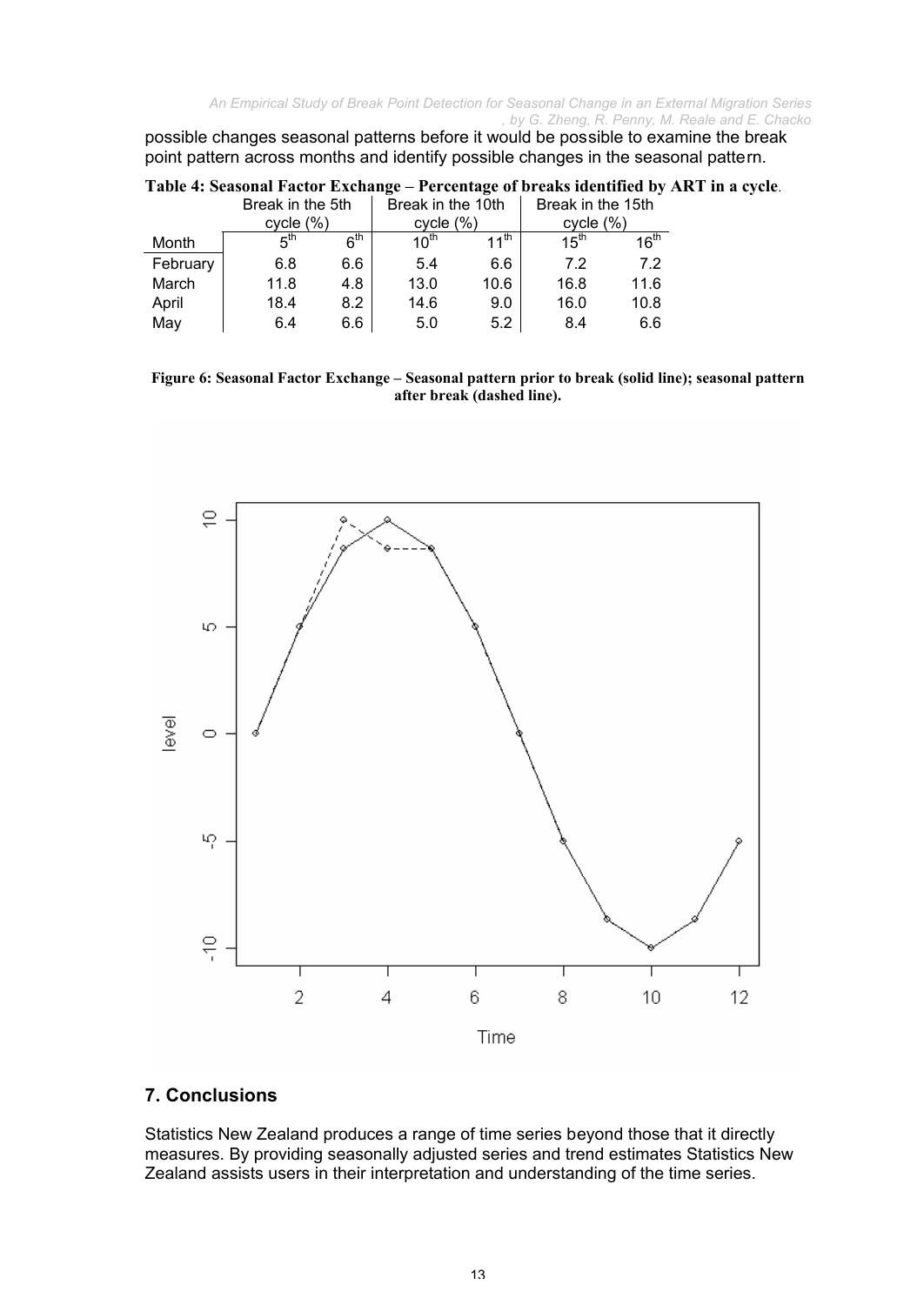However it is important that any major changes in the data generating process associated with a time series is effectively identified as early as possible. Changes not identified and adequately modelled may lead to volatile and less useful seasonally adjusted series and trend estimates. This requires not only identifying breaks in trends, but also breaks in seasonal patterns.

We have investigated the use of structural break methods, normally used to identify trend breaks, to breaks in seasonal patterns. Our work focused on the individual seasonal factors in the seasonal pattern by applying the structural break methods to the SI series produced by X-12. Using an output from X-12 in this way has been revealed to have potential for identifying seasonal breaks. We have also shown that using a short regime length does not appear to affect the quality and stability of the seasonal break identification, thus it may be feasible for Statistics New Zealand to identify seasonal breaks in a timely manner.

It is clear that examining the seasonal factors for individual months is only a first step to identifying, interpreting, and understanding the break in the seasonal pattern. This is to be expected because the seasonal pattern over any annual cycle should average out to the trend. It is therefore necessary to do further simulations with a range of changes in seasonal patterns, as well undertake some theoretical research, possibly using some research into co-breaking (Hendry & Massmann, 2005).

## **References**

Bai, J., and Perron, P. (1998), "Estimating and Testing Linear Models with Multiple Structural Changes," *Econometrica*, **66**, 47–78.

Bai, J., and Perron, P. (2003), "Computation and analysis of multiple structural change models," *Journal of Applied Econometrics*, **18**, 1–22.

Breiman, L., Friedman, J. H., Olshen, R. A., and Stone, C. J. (1984), *Classification and Regression Trees*, Monterey CA: Wadsworth & Brooks.

Cappelli, C., and Reale, M. (2005), "Detecting changes in mean levels with Atheoretical Regression Trees". *Research report UCMSD 2005/2*, Department of Mathematics and Statistics, University of Canterbury, NZ.

Doherty, M. (2001). The Surrogate Henderson Filters in X-11. *Australian and New Zealand Journal of Statistics*, **43**, 385–392.

Fisher, W.D. (1958), "On grouping for maximum homogeneity," J*ournal of the American Statistical Association,* **53**, 789–798.

Hansen, B. (2001), "The new econometrics of structural change: Dating breaks in U.S. labour productivity," *Journal of Economic Perspectives*, **15**, 117–128.

Haywood, J., and Randal, J. (2006), "Seasonality and Structural Breaks: NZ visitor arrivals and 9/11," *MSCS Research Report 06-10*, School of Mathematics, Statistics and Computer Science, Victoria University of Wellington, New Zealand.

Henderson, R. (1916), "Note on Graduation by Adjusted Average". *Transactions of the American Society of Actuaries*, 17, 43-48. Note: a reproduction of this paper is available in Appendix 2 of Australian Bureau of Statistics (2003)**.**

Hendry, F.D., and Massmann, M. (2005), "Co-breaking: Recent advances and a synopsis of the literature," *Journal of Business and Economic Statistics*, **25,** 33-51.

Ladiray, D., and Quenneville, B (2001), *Seasonal Adjustment with the X-11 Method*, Berlin:Springer.